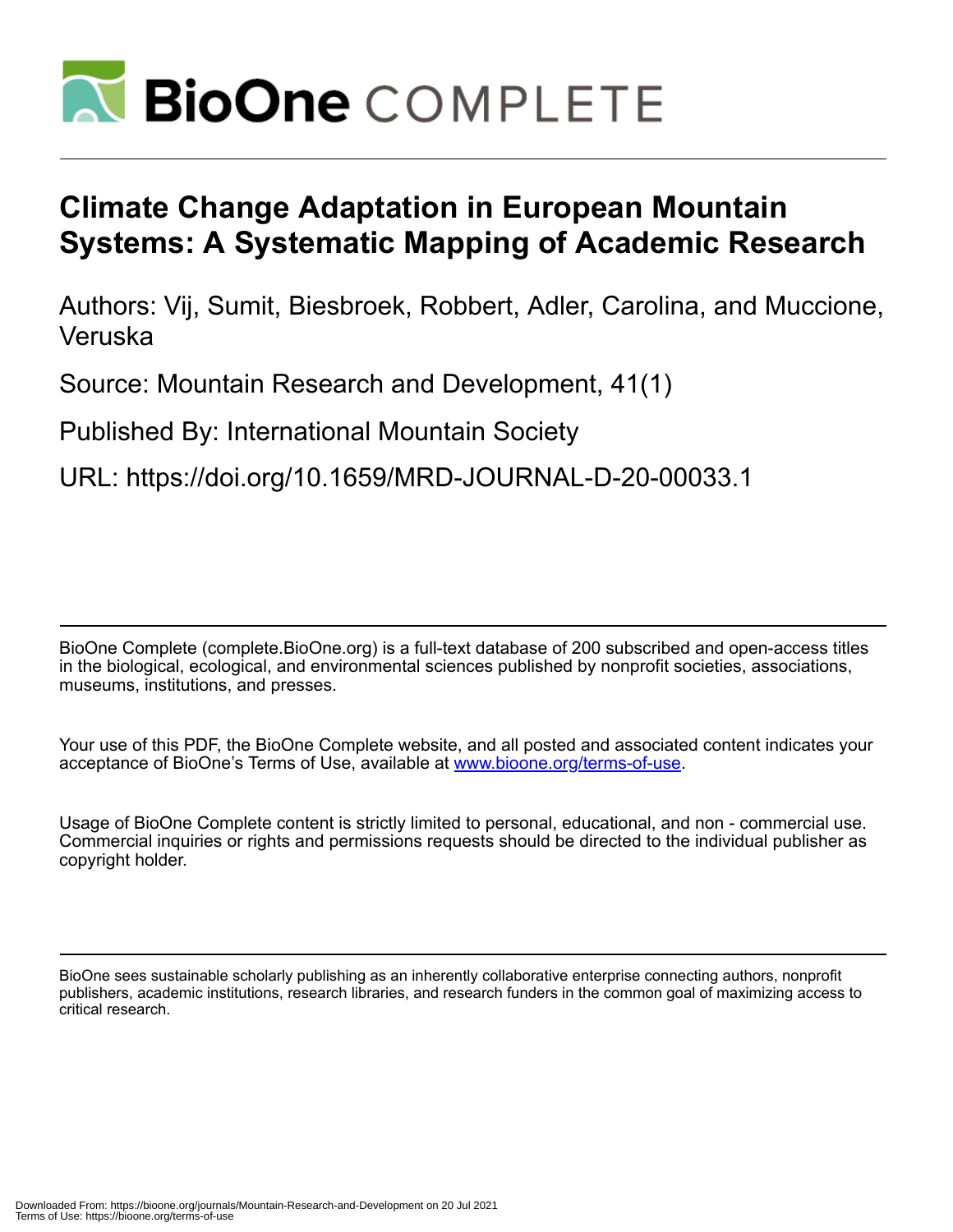# Climate Change Adaptation in European Mountain Systems: A Systematic Mapping of Academic Research

# Sumit Vij<sup>1</sup>\*, Robbert Biesbroek<sup>1</sup>, Carolina Adler<sup>2</sup>, and Veruska Muccione<sup>3</sup>

\* Corresponding author: [sumit.vij@wur.nl](mailto:sumit.vij@wur.nl)

 $1$  Public Administration and Policy Group, Wageningen University & Research, Hollandseweg 1, 6706 KN Wageningen, the Netherlands

 $2$  Mountain Research Initiative, c/o Centre for Development and Environment (CDE), University of Bern, Mittelstrasse 43, 3012 Bern, Switzerland

 $3$  Glaciology and Geomorphodynamics, Department of Geography, University of Zurich, Irchel Winterthurerstrasse 190, 8057 Zurich, Switzerland

- 2021 Vij et al. This open access article is licensed under a Creative Commons Attribution 4.0 International License [\(http://creativecommons.org/](http://creativecommons.org/licenses/by/4.0/) [licenses/by/4.0/](http://creativecommons.org/licenses/by/4.0/)). Please credit the authors and the full source.

European mountain regions have already been impacted by climate change, and this is projected to increase in the future. These mountain regions experience rapid changes, which influence social-ecological systems in the lower-mountain and floodplain regions of Europe. There is scattered evidence across different strands of academic literature on the ways in which the impacts of changing climate in mountain regions are addressed and adaptive capacity is enhanced. Using a systematic mapping review, we mapped English-language scientific journal articles that analyzed the climate change adaptation options that are planned or implemented in European mountain regions. Our understanding of how academic literature has investigated climate change adaptation is critical to identifying key knowledge gaps and research foci. Following the Reporting Standards for Systematic Evidence Syntheses in environmental research protocol, 72 scientific articles published between January 2011 and August 2019 were identified from a total of 702 scientific articles. Our findings show that existing academic literature has a strong focus on the western and southern European mountains: the European Alps (n = 24), Pyrenees (n = 11), and Sierra Nevada (n = 4). Key

climate impacts reported for the biophysical systems include reduction in forest carbon, soil erosion, changes in vegetation patterns, and changes in plant population and tree heights; in human systems, these include water availability, agricultural production, changes in viticulture, and impacts on tourism. Key adaptation options reported in this article are wetland conservation options, changing cropping and cultivation cycles, tree species management strategies, and snow-making technology. We found very few articles analyzing governance responses to planning and implementing adaptation; these had a strong bias toward techno-managerial responses. We conclude that, while climate impacts are substantial in European mountain regions, there are knowledge gaps in academic literature that need to be addressed.

Keywords: climate change; mountains; adaptation options; systematic literature review; Europe.

Received: 22 September 2020 Accepted: 18 January 2021

# Introduction

Climate change in European mountain regions is a reality (EEA 2017; IPCC 2018). It is projected that, by the end of the current century, European mountains will have changed physically, and large glaciers will have experienced significant mass loss (Beniston et al 2018). Changes in these regions also impact the lower, mid-hills, and floodplain environments, thereby impacting water availability, agricultural production, tourism, and health sectors (BAFU 2012: 44–64; Beniston et al 2013; IPCC 2018; Hock et al 2019). Mountain systems have a complex topography that changes considerably over short distances, resulting in diversified climate impacts at different elevations. For instance, with increasing air temperature and higher precipitation, seasonal snow lines will be found at higher elevations, and snow seasons will become shorter (EEA 2009). In high mountain countries, such as Switzerland, climate change will impact the water balance, which will have repercussions on hydropower, urban drainage, navigation,

and an increase in the intensity of water-induced natural hazards (BAFU 2019).

Considering such impacts, certain human and biophysical systems are already autonomously adapting to climatic changes. For instance, Habel et al (2011) observed that, between 1991 and 2005/2006, lycaenid butterflies (Lycaena helle) moved from the middle mountain to higher mountain areas as a result of climatic changes. Similarly, Marchi et al (2016) observed a shift of black pine species (Pinus nigra subsp nigra var italica) to higher elevations in the Italian Alps. For human systems, Kundzewicz and Matczak (2012) argued that mountain areas in Poland are currently relying on soft and autonomous (private) adaptation options (eg adjusting agronomic practices) rather than hard planned adaptation options, such as building dams and large water storage structures. However, with rapid climatic changes, both human and biophysical systems will require additional interventions through planned adaptation to address future climate risks. Here, we refer to climate change adaptation as the process of adjustment to actual or expected climate and its effects, where in human systems, adaptation seeks to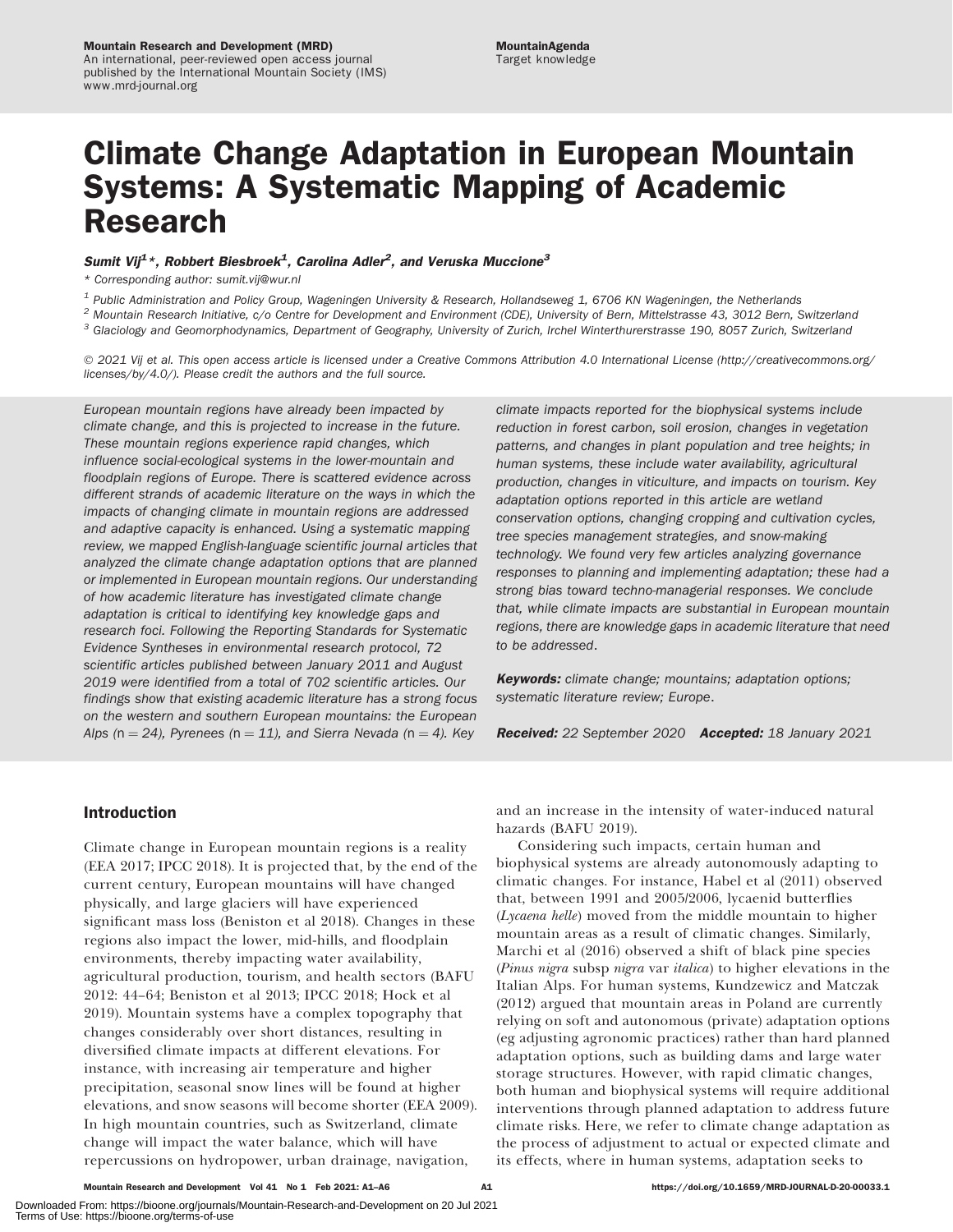moderate or avoid harm and exploit beneficial opportunities (IPCC 2014: 5, 118; IPCC 2018).

Despite the proliferation of general adaptation literature (Ford et al 2011), there is a limited understanding of specific research on climate change adaptation in high European mountain regions. The knowledge that exists is scattered across different scientific domains, including natural and social sciences. For instance, Beniston et al (2018) argued for developing appropriate adaptation strategies to respond to the changes in cryosphere with the changing climate. Muccione et al (2016) showed that the knowledge gained from natural science disciplines is not always useful to address complex vulnerabilities of human and natural systems. To be able to answer critical questions that are relevant to policy actions and to enable timely adaptation, it is essential to collect and systematically map the knowledge base for adaptation options. Research on the types of adaptation actions used (incremental and transformative), efficiency and effectiveness of adaptation options, and ways in which adaptation is managed and governed can advance adaptation policy efforts in the mountain regions of Europe.

Here, we mapped and characterized the English-language academic literature on climate change adaptation in high European mountain regions and identified critical knowledge gaps. Findings from this mapping can inform future research and policy actions on climate change adaptation in European mountain regions. In the next section (Methodology), we explain the methodology and systematic review protocol used. In the Results, we present the key findings, mapping the various mountain ranges, climate change impacts, types of adaptation options, and actors covered in the academic literature. Finally, in the Discussion, we reflect upon the key findings of the mapping, highlighting the gaps and future climate change adaptation research needs.

# Methodology

There is no single agreed-upon definition of what constitutes a mountain (range) (Fairbridge 1968; Körner et al 2011; Sayre et al 2018). Each definition contains a set of criteria that fulfill different purposes or framings for mountain delineation. For this study, we defined a mountain as an elevated platform of high local relief (1000 feet,  $\sim 304$  m) with distinct habitat delineation from its base to the summit (Mountain Agenda 2000; Meybeck et al 2001). We distinguished between low mountains (elevation of 304–914 m) and high mountains (above 914 m). Here, we only considered high mountains. We followed the boundaries of Europe from the Intergovernmental Panel on Climate Change (IPCC) Working Group II Fifth Assessment Report, which includes 44 countries. Based on the definition above, Appendix S1 (Supplemental material, [https://doi.org/10.1659/](https://doi.org/10.1659/MRD-JOURNAL-D-20-00033.1.S1) [MRD-JOURNAL-D-20-00033.1.S1\)](https://doi.org/10.1659/MRD-JOURNAL-D-20-00033.1.S1) identifies 35 mountain regions in Europe.

## Systematic mapping and ROSES protocol

The systematic mapping methodology allowed us to conduct a formal, transparent, and standardized mapping of Englishlanguage scientific journal articles (Gough et al 2012). Systematic mapping aims to provide descriptive information about the ''state of the art'' of a topic and to identify gaps in **FIGURE 1** Steps involved in systematic review for data collection.



the research base (Clapton et al 2009). Unlike systematic literature reviews, systematic mapping attempts to collate, describe, and catalogue available scientific evidence on a selected topic. Studies can include policy-relevant questions or questions to direct future primary research (James et al 2016). In some cases, systematic mapping is conducted before an elaborate systematic review on a specific topic.

For this mapping study, we created a protocol based on ROSES (Reporting standards for Systematic Evidence Syntheses in environmental research) (Haddaway et al 2018). To identify the relevant articles, we used Scopus and Web of Science, the 2 largest databases for scientific literature. The following steps were taken to implement the approach; see Figure 1.

As a first step, we used several search queries to identify synonyms and explore the scope of the relevant literature. Search queries ( $n = 47$ ) included: TITLE-ABS-KEY (\*mounta\* OR \*alp\*) AND TITLE-ABS-KEY (\*europ\*) AND TITLE-ABS-KEY (climate AND change OR global AND warming OR climatic AND change OR anthropogenic AND warming) AND TITLE-ABS-KEY (\*adapt\* OR \*resilien\*) AND LIMIT-TO (DOCTYPE, ''ar'') OR LIMIT-TO (DOCTYPE, ''re'') AND LIMIT-TO (LANGUAGE, "English"). The databases were searched for the title, abstract, and/or keywords of published articles for different Boolean configurations of a mountain (and related terms, such as "ranges," name of the mountain) and *climate change adaptation* (and other related terms, such global and anthropogenic warming). Our search was limited to peer-reviewed journal articles with a full text written in English, published and/or accepted between January 2011 and August 2019 to inform the IPCC Sixth Assessment cycle. Moreover, we limited our search to studies explicitly referring to "climate change adaptation'' to capture those studies where adaptation was the key focus, an approach used in most systematic reviews on this topic (Ford et al 2011; Berrang-Ford et al 2015). The main focus was on empirical climate change adaptation cases in European mountain regions to capture the breadth of topics discussed (see Appendix S1, Supplemental material, <https://doi.org/10.1659/MRD-JOURNAL-D-20-00033.1.S1>).

Downloaded From: https://bioone.org/journals/Mountain-Research-and-Development on 20 Jul 2021 Terms of Use: https://bioone.org/terms-of-use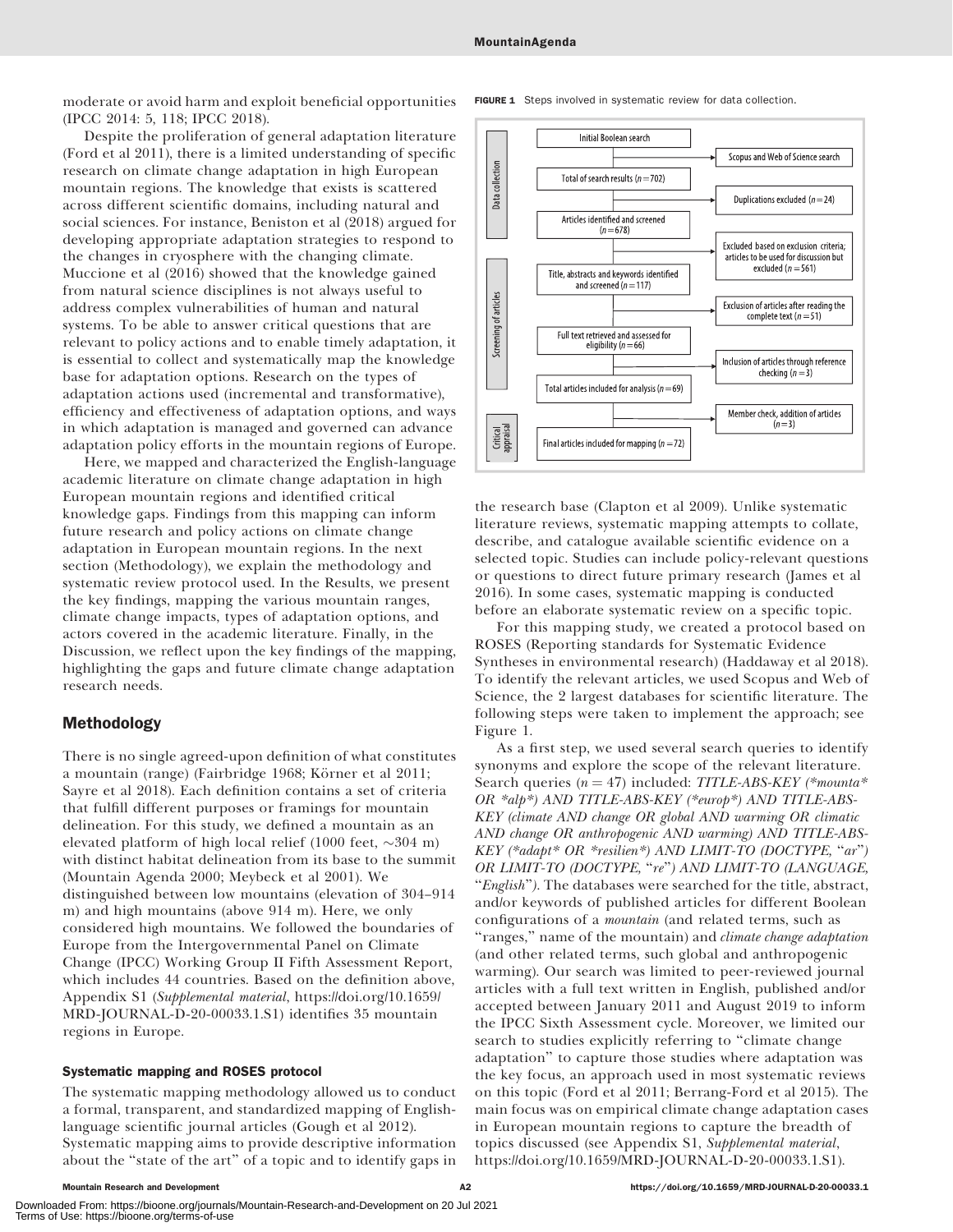FIGURE 2 Frequency of articles discussing top 15 mountain ranges.



The search was implemented in September 2019 (Scopus  $n =$ 423, Web of Science  $n = 279$ , and after removing duplicates, the resulting 678 articles were used in the second step.

In the second step, all articles were screened based on the abstract, title, and keywords. This resulted in 117 articles for which we screened the full text. After reading, 51 articles did not meet our criteria and were removed from the final set of articles. These articles had, for example, unclear or missing methodological sections, or they did not discuss any adaptation options but simply referred to adaptation in the abstract. This critical appraisal resulted in a final list of 66 articles. Next, we cross-checked our list with references from Chapter 5 ''Changing Ocean, Marine Ecosystems, and Dependent Communities'' of the IPCC Special Report on the Ocean and Cryosphere in a Changing Climate (SROCC) (Hock et al 2019) and did an author (member) check to ensure our assessment was comprehensive. From this, we included 6 new articles. The final database contained 72 articles.

In the third step, we recorded metadata such as author(s) name, year of publication, journal title, name of the mountain range, and the geographical area. Next, we used our codebook to inductively code the articles (see Appendix S1, Supplemental material, [https://doi.org/10.1659/MRD-](https://doi.org/10.1659/MRD-JOURNAL-D-20-00033.1.S1)[JOURNAL-D-20-00033.1.S1](https://doi.org/10.1659/MRD-JOURNAL-D-20-00033.1.S1)) on the following themes: scenario and climate model used, temperature target, climate change impacts and adaptation, sector impacted, type of adaptation (autonomous and planned, and incremental and transformative), and type of actors involved in the adaptation process (IPCC 2014: 118). Incremental adaptation actions maintain the essence and integrity of the existing technological, institutional, governance, and value systems, while transformative adaptation actions refer to change in the fundamental attributes of systems in response to actual or expected climate and its effects (IPCC 2014).

# Results

The articles in our database were published in a range of social and natural science journals and covered both disciplinary and interdisciplinary studies. The journals in

which most articles were published were: Forest Ecology and Management ( $n = 5$ ), Global Change Biology ( $n = 5$ ), Regional Environmental Change  $(n = 4)$ , Proceedings of the National Academy of Sciences of the United States of America (PNAS) ( $n=2$ ), PLoS One  $(n = 2)$ , and *Climatic Change*  $(n = 2)$ . Between 2012 and 2018, the number of articles steadily increased. We found that most of the studies followed a single or small-sample-size comparative research design, whereby the focus was on exploring a single mountain case in great detail  $(n = 61)$ . We found very few studies that compared cases within the same mountain range  $(n = 8)$  or between different mountain regions  $(n = 3)$ .

Most studies focused on 4 mountain ranges: the European Alps ( $n = 24$ ) and Pyrenees ( $n = 11$ ), the Sierra Nevada ( $n = 4$ ), and the Carpathians ( $n = 3$ ); see Figure 2. Of the 35 mountain regions from which we started our search, we only found scientific articles for 13 (see Appendix S1, Supplemental material, [https://doi.org/10.1659/MRD-JOURNAL-](https://doi.org/10.1659/MRD-JOURNAL-D-20-00033.1.S1)[D-20-00033.1.S1](https://doi.org/10.1659/MRD-JOURNAL-D-20-00033.1.S1)). Most of these 13 mountain ranges are located in eastern and southeastern Europe. Considering the mountain ranges studied, it is unsurprising that climate change impacts and adaptation options were discussed for the following countries: Spain ( $n = 15$ ), France ( $n = 12$ ), Switzerland ( $n = 8$ ), Italy ( $n = 8$ ), and Austria ( $n = 4$ ). Moreover, some articles focused on the mountains of Europe as a whole  $(n = 12)$ , discussing various mountain ranges but largely focusing on the Alps, Pyrenees, Sierra Nevada, Carpathians, and Voges.

### Climate change scenarios, temperature targets, and impacts

Our database shows that 18 out of 72 articles discussed or used climate scenarios such as Representative Concentration Pathways (RCPs), most frequently RCP8.5 ( $n = 11$ ), RCP4.5  $(n=10)$ , and RCP2.6  $(n=6)$ , followed by A1B  $(n=3)$  and A1FI  $(n = 2)$ . None of the articles referred to shared socioeconomic pathways. Only 5 articles explicitly discussed temperature targets, focusing mostly on 1.5°C ( $n = 3$ ) and 2– 2.5°C ( $n = 2$ ). High-end temperature targets were not found.

Most articles discussed various climate change impacts. They particularly focused on sectors such as ecosystems and biodiversity ( $n = 19$ ), forestry ( $n = 19$ ), water resources  $(n = 11)$ , tourism  $(n = 11)$ , and agriculture  $(n = 7)$ . Some of the key impacts discussed included: upward/downward shift and growth of alpine species due to changes in temperature and rainfall; impacts on viticulture and other mountain crops; glacial retreats; warming of rivers; changes in frequency of droughts and floods in the floodplains; and shorter snow seasons affecting tourism (Abeli et al 2012; Beniston and Stoffel 2014; Delay et al 2015; Campos Rodrigues et al 2018; Kruhlov et al 2018; Rumpf et al 2018).

#### Sectors, type of adaptation, and governance

Our database shows that 46 out of 72 articles made an explicit reference to autonomous and planned adaptation options. Of the 46 articles, 10 articles discussed autonomous adaptation options in biophysical systems only, for instance, where tree and animal species have moved to higher elevations in the mountain, based on the changes in temperature, rainfall patterns, snow cover, and humidity. Ortega et al (2016) suggested that alpine lizards (Iberolacerta cyreni) buffer the potential impact of an increase in their environmental temperatures through behavioral responses.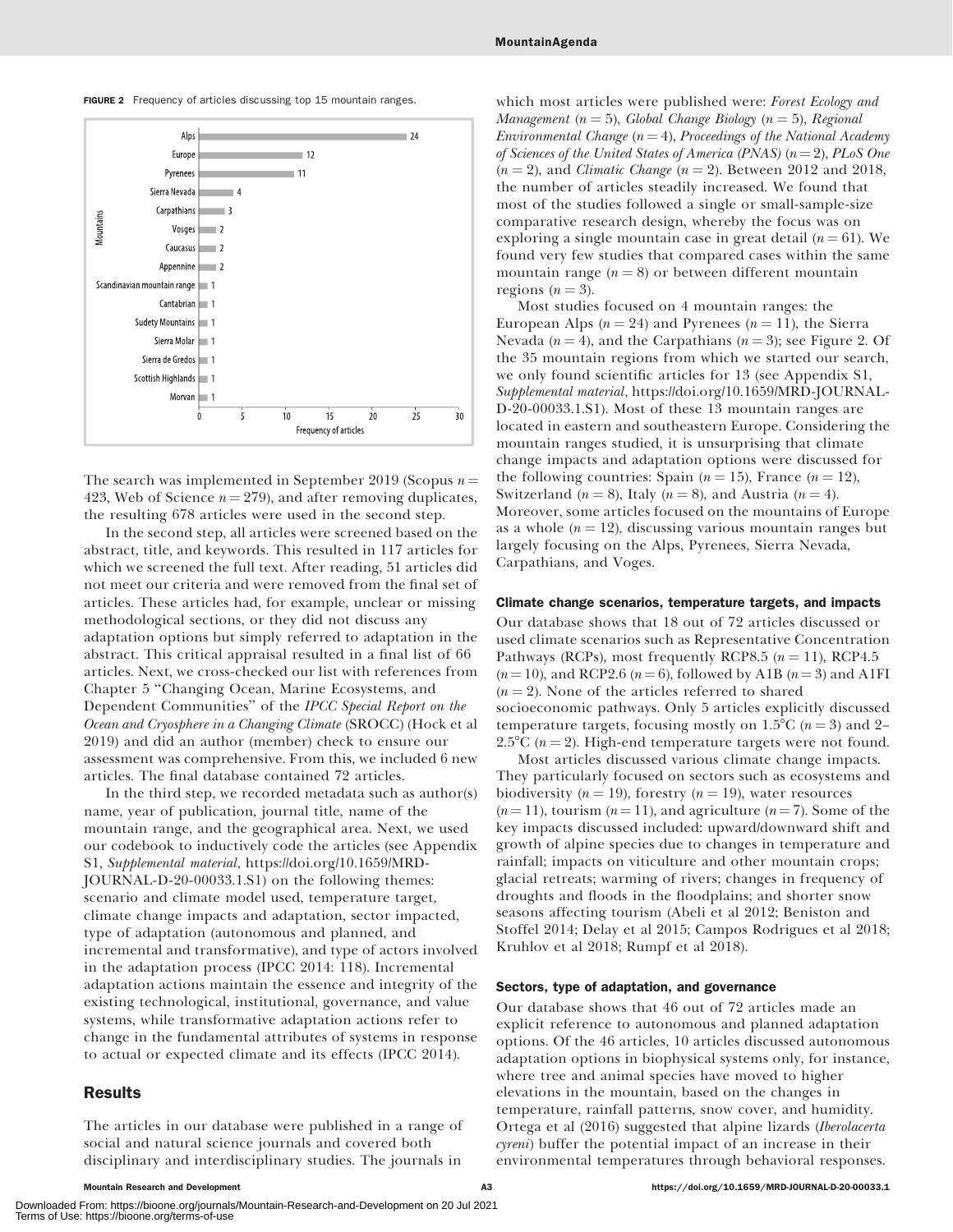|                                                                                                                                                                | <b>Mountains</b> |  |                       |                |  |      |               |                |  |             |  |  |                      |  |  |
|----------------------------------------------------------------------------------------------------------------------------------------------------------------|------------------|--|-----------------------|----------------|--|------|---------------|----------------|--|-------------|--|--|----------------------|--|--|
| Sectors                                                                                                                                                        | Alps             |  |                       | Pyrenees       |  |      | Sierra Nevada |                |  | Carpathians |  |  | Europe <sup>a)</sup> |  |  |
| Agriculture                                                                                                                                                    |                  |  |                       |                |  |      |               |                |  |             |  |  |                      |  |  |
| Biodiversity                                                                                                                                                   | 3                |  |                       | $\overline{2}$ |  |      |               | $\overline{2}$ |  |             |  |  | $\overline{2}$       |  |  |
| Forestry                                                                                                                                                       | $\overline{ }$   |  |                       | $\overline{2}$ |  |      |               |                |  |             |  |  | Ŗ                    |  |  |
| Tourism                                                                                                                                                        |                  |  |                       |                |  |      |               |                |  |             |  |  |                      |  |  |
| Water                                                                                                                                                          | $\overline{3}$   |  |                       |                |  |      |               |                |  |             |  |  |                      |  |  |
| Incremental                                                                                                                                                    |                  |  | <b>Transformative</b> |                |  | Both |               |                |  |             |  |  |                      |  |  |
| a) Articles discussing multiple mountain systems or presenting findings from European context.<br>This category excludes the other mentioned mountain systems. |                  |  |                       |                |  |      |               |                |  |             |  |  |                      |  |  |

FIGURE 3 Sector-wise adaptation options discussed in top 5 mountain ranges.

Similarly, Frei et al (2014) reported that grassland species such as Ranunculus bulbosus, Trifolium montanum, and Briza media in the Swiss Alps have the potential to respond to environmental variation. Moreover, the authors concluded that species might not have to migrate to higher elevations due to increasing temperature.

Our analysis shows that the studies that reported on planned adaptation  $(n = 36)$  predominantly focused on incremental adaptation options (62%), with more than a third of the articles referring to transformational adaptation options (36%). Examining the 5 most frequently reported sectors, studies on biodiversity only reported on incremental changes; there were no studies on transformative changes. For the remaining 4 sectors, we observed a mix of incremental, transformative, and combined adaptation options (see Appendix S1, Supplemental material, [https://doi.](https://doi.org/10.1659/MRD-JOURNAL-D-20-00033.1.S1) [org/10.1659/MRD-JOURNAL-D-20-00033.1.S1\)](https://doi.org/10.1659/MRD-JOURNAL-D-20-00033.1.S1). Considering the various mountain regions across Europe, our evidence suggests that of the 5 most researched mountain regions, most are covered by research on both incremental and transformative adaptation options; see Figure 3.

Various adaptation options were reported in the studies. For example, incremental adaptation options included wetland conservation, management strategies to protect certain tree species, conservation of the snow coverage area, diversification of recreation activities, and snow-making technology for tourism purposes (Delay et al 2015; Campos Rodrigues et al 2018). For instance, Spandre et al (2019) showed that under RCP8.5 projections, there would no longer be any snow-reliable ski resorts in the French Alps and Pyrenees (France and Spain) by the end of the century (2080–2100). Similarly, transformative adaptation options reported included changing cropping systems and cultivation cycles, developing artificial snow parks, and shifting vineyards to suitable climatic locations (Pérez 2016). Peltonen-Sainio et al (2016) suggested that new irrigation systems will have to be developed to realize future yields at higher elevations in northern European regions.

Implementing these adaptation options requires some form of governance, that is, the (inter)action of actors to make decisions about what adaptation options to select and how to implement the options. Our results show that 29 out of 72 articles made explicit reference to governmental actors only ( $n = 3\%$ ), nongovernmental actors only ( $n = 19\%$ ), and mixed government and nongovernmental actors (78%) for implementing adaptation options. We only found a few articles, such as those by Lamarque et al (2013) and Ruiz-Labourdette et al (2013), that discussed aspects of governance and planning of adaptation options in detail. In most cases, articles focused on the technical aspects of

selecting and designing adaptation options. These included the use of land-use cover change maps for future climate disruptions and land-use changes, and devising appropriate technology for snow-making in ski resorts in the Alps and Pyrenees mountain ranges (Houet et al 2015; Spandre et al 2019).

## **Discussion**

This study mapped scientific journal articles on climate change adaptation options in European mountain regions. Here, we discuss the key findings and their implications for future research on climate change adaptation in these regions.

## Key knowledge gaps

First, we found that most studies in our database were focused on a few mountain regions located in western, southern, and northern Europe, specifically the Alps, Pyrenees, Sierra Nevada, and Carpathians. We found very few scientific articles about the adaptation options and governance of the mountain ranges of eastern and southeastern Europe, with some exceptions: Kundzewicz and Matczak (2012) and Panayotov et al (2019), for example, discussed adaptation governance in Poland and Bulgaria, but these studies did not exclusively focus on the mountain systems. The geographical distribution of research on adaptation mirrors the historical disparity between western and eastern Europe in environmental research more generally, which is often driven by lack of access to environment- and sustainability-related research funding  $(Cetković and Buzogány 2019)$ .

As we know from previous studies, climate vulnerability is generally high in eastern and southeastern Europe, which are also regions with limited adaptive capacity (Hu et al 2016; Koutroulis et al 2018; Mackenbach et al 2018). Further investments in research on climate change impacts and adaptation options in these poorly reported mountain regions of Europe are therefore of critical importance in gaining a Europe-wide understanding of adaptation (Vanschoenwinkel et al 2016). Such studies could be highly contextualized to better understand the governance of adaptation, as little is currently reported in the English literature. Such insights will be critical to inform Europewide and global assessments on the state of climate science, such as the IPCC Sixth Assessment Report and the Intergovernmental Science-Policy Platform on Biodiversity and Ecosystem Services assessment.

Second, the database reported the impacts of climate change in biodiversity, forests, agriculture, water, and tourism sectors. However, sectors such as infrastructure, energy, and health are not discussed extensively in the academic literature. Moreover, we found a limited number of studies that analyzed the linkages among sectoral climate impacts, adaptation options, and governance arrangements. The temporal dimension of the adaptation options in question was often lacking or not made explicit. These interlinkages are, however, of critical importance to understanding synergies and trade-offs among different sectors, adaptation options, and mitigation and adaptation efforts. A more comprehensive perspective across scales is necessary to build a better knowledge base to provide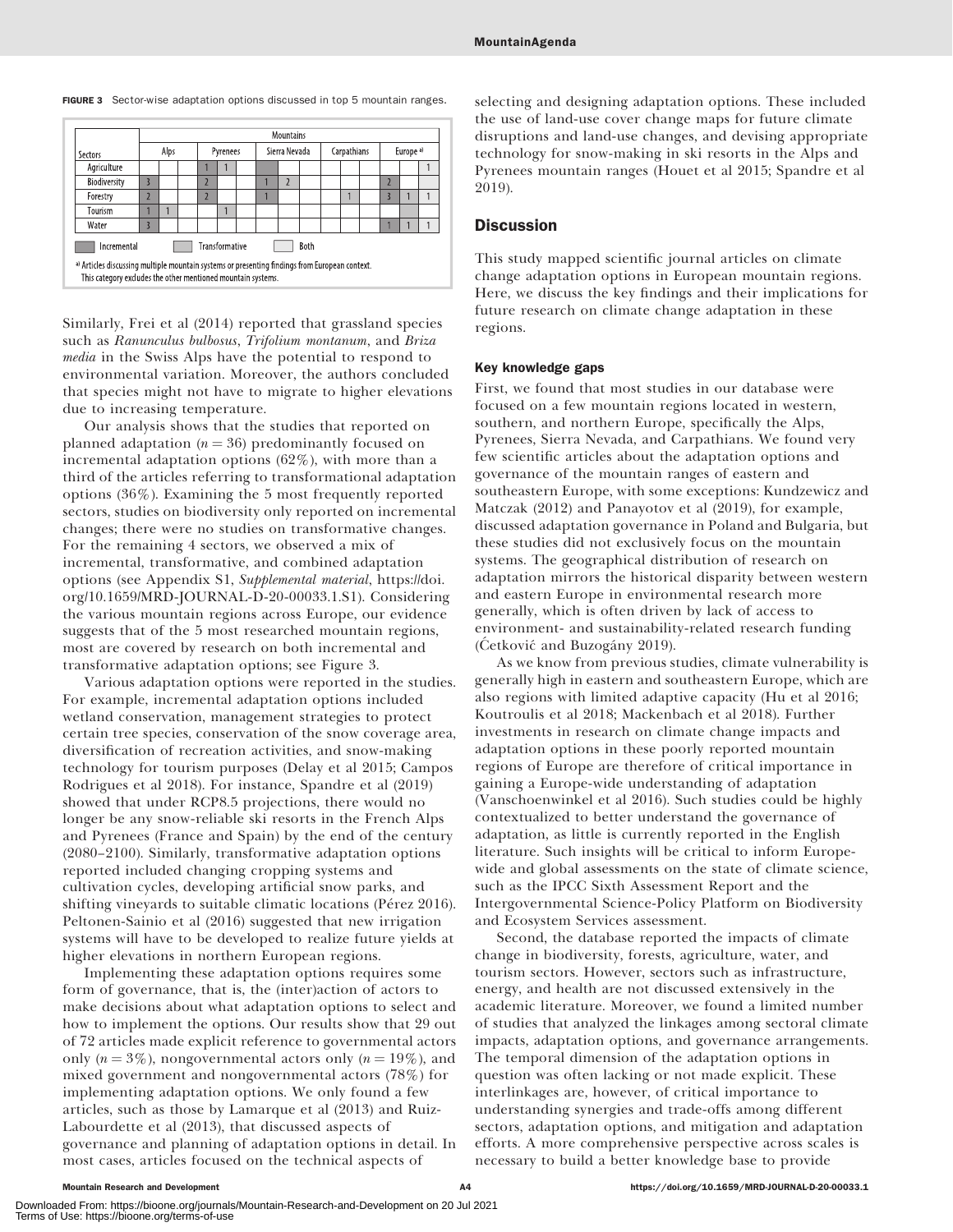meaningful advice on the ways in which mountain systems in Europe can adapt.

Third, mountain regions are unique social-ecological systems that call for context-specific governance arrangements to protect and manage them successfully. However, we found very limited evidence on research being conducted on the governance of adaptation in European mountain regions. Most studies had a strong biophysical focus and were geared toward technical solutions to enable adaptation to occur. Very little literature asked critical questions about the human dimensions of adaptation to climate change in mountain regions that have been researched in other mountain regions in the world (see SROCC, Hock et al 2019). Such questions include the role of history, culture, and traditional and local knowledge in adaptation; the diverse groups involved in adaptation, ranging from state authorities to pastoralist communities and vulnerable mountain people; the role of power, politics, and decision-making in designing, selecting, and implementing adaptation options; the range of decision support tools to support actors in decision-making processes; and efforts to monitor and evaluate progress in adaptation (Chaudhary and Bawa 2011; Sarkki et al 2017; Vij 2019). Research on these topics is critically important if governing transitions of existing socioeconomic systems in mountain regions is a desired end goal or objective. It will help policy actors to understand, explain, and design new governance practices that allow implementation to take place and accelerate climate change adaptation (Haasnoot et al 2020). Clearly, the limited role of social sciences in climate impact and adaptation research is not unique to European mountain regions, and it has been observed for many other climate-related studies (Swart et al 2014).

The fact that we found few reports in the academic literature on various aspects of mountain adaptation in Europe does not mean mountain regions are not already adapting to climate change. Yet, documenting these practical examples and experiences through a scientific analytical lens is important to build a critical knowledge base, build and test theories on adaptation, and discover patterns and insights that may be lost if not analyzed more systematically. Moreover, the systematic review of gray literature can be complemented by reviewing specific adaptation options, such as natural hazard management, flood management, forest management, or agriculture, which were not included as adaptation options in this study. In addition to primary research on the topics discussed above, we argue that systematic reviews of gray literature, including key policy and project reports, would allow key questions to be asked concerning if and how European mountains and mountain communities are adapting.

## Future research

Most studies mapped in this article were found to be single or small-sample-size studies. These offer great insights into detailed aspects of the case; however, they are generally more difficult to relate, compare, or transfer to other contexts. This is a key gap identified for adaptation scholarship in mountain regions generally (see Adler et al 2019; McDowell et al 2019). Similarly, observational and model studies have provided great insights into the range of biophysical

mechanisms in place and describe whether adaptation occurs, but very limited explanatory research was found that answers ''how'' and ''why'' questions, which are critical for theory building. Moreover, there is value in gray literature, especially in answering the questions that are not discussed in academic work. The next logical step would be to conduct an extensive systematic literature review, including credible gray literature, to bridge science–policy gaps on adaptation of the mountain regions of Europe. Last, our plea is to expand the geographical scope, to involve the social sciences more actively, and to diversify the research designs, methods, and tools to answer new questions that are critical to timely and successful climate adaptation.

## ACKNOWLEDGMENTS

The authors are grateful to the 2 reviewers and the editors of Mountain Research and Development for providing useful comments and suggestions on previous drafts of the manuscript.

## OPEN PEER REVIEW

This article was reviewed by Marco Pütz and Daniela Hohenwallner-Ries. The peer review process for all MountainAgenda articles is open. In shaping target knowledge, values are explicitly at stake. The open review process offers authors and reviewers the opportunity to engage in a discussion about these values.

## REFERENCES

Abeli T, Rossi G, Gentili R, Mondoni A, Cristofanelli P. 2012. Response of alpine plant flower production to temperature and snow cover fluctuation at the species range boundary. Plant Ecology 213(1):1–3.

Adler C, von Dach SW, Mathez-Stiefel SL, Zimmermann AB, Breu T, Molden D. 2019. Focus Issue: Adaptation to climate change and sustainable mountain development. Mountain Research and Development 39(2):1–3.

BAFU [Bundesamt für Umwelt]. 2012. Auswirkungen der Klimaänderung auf Wasserressourcen und Gewässer. Synthesebericht zum Projekt "Klimaänderung und Hydrologie in der Schweiz'' (CCHydro). Umwelt-Wissen No. 1217. Bern, Switzerland: BAFU.

BAFU [Bundesamt für Umwelt]. 2019. Hydrologisches Jahrbuch der Schweiz 2018. Abfluss, Wasserstand und Wasserqualität der Schweizer Gewässer. Umwelt-Zustand No. 1907. Bern, Switzerland: BAFU.

Beniston M, Farinotti D, Stoffel M, Andreassen LM, Coppola E, Eckert N, Fantini A, Giacona F, Hauck C, Huss M, et al. 2018. The European mountain cryosphere: A review of its current state, trends, and future challenges. Cryosphere 12(2):759–794.

Beniston M, Stoffel M. 2014. Assessing the impacts of climatic change on mountain water resources. Science of the Total Environment 493:1129–1137. Beniston M, Stoffel M, Hill M, editors. 2013. Assessing Climate Impacts on the Quantity and Quality of Water. The EU/FP7 ACQWA Project Science and Policy Brief. Geneva, Switzerland: University of Geneva.

Berrang-Ford L, Pearce T, Ford JD. 2015. Systematic review approaches for climate change adaptation research. Regional Environmental Change 15(5):755– 769.

Campos Rodrigues L, Freire-González J, González Puig A, Puig-Ventosa I. 2018. Climate change adaptation of alpine ski tourism in Spain. Climate 6(2):29. **Cetković S, Buzogány A.** 2019. The political economy of EU climate and energy policies in Central and Eastern Europe revisited: Shifting coalitions and prospects for clean energy transitions. Politics and Governance 7(1):124-138.

Chaudhary P, Bawa KS. 2011. Local perceptions of climate change validated by scientific evidence in the Himalayas. Biology Letters 7(5):767–770.

Clapton J, Rutter D, Sharif N. 2009. SCIE Systematic Mapping Guidance. London, United Kingdom: SCIE [Social Care Institute for Excellence].

Delay E, Piou C, Quénol H. 2015. The mountain environment, a driver for adaptation to climate change. Land Use Policy 48:51–62.

EEA [European Environment Agency]. 2009. Regional Climate Change and Adaptation, the Alps Facing the Challenge of Changing Water Resources. EEA Report No. 8/2009. Copenhagen, Denmark: EEA. [https://www.eea.europa.eu/](https://www.eea.europa.eu/publications/alps-climate-change-and-adaptation-2009) [publications/alps-climate-change-and-adaptation-2009](https://www.eea.europa.eu/publications/alps-climate-change-and-adaptation-2009); accessed on 15 May 2020.

**EEA [European Environment Agency].** 2017. Climate Change, Impacts and Vulnerability in Europe. An Indicator-based Report. EEA Report No. 1/2017. Copenhagen, Denmark: EEA.

Fairbridge RW. 1968. Mountain systems. In: Fairbridge RW, editor. The Encyclopaedia of Geomorphology. New York, NY: Reinhold, pp 856–859. Ford JD, Berrang-Ford L, Paterson J. 2011. A systematic review of observed climate change adaptation in developed nations. Climatic Change 106(2):327– 336.